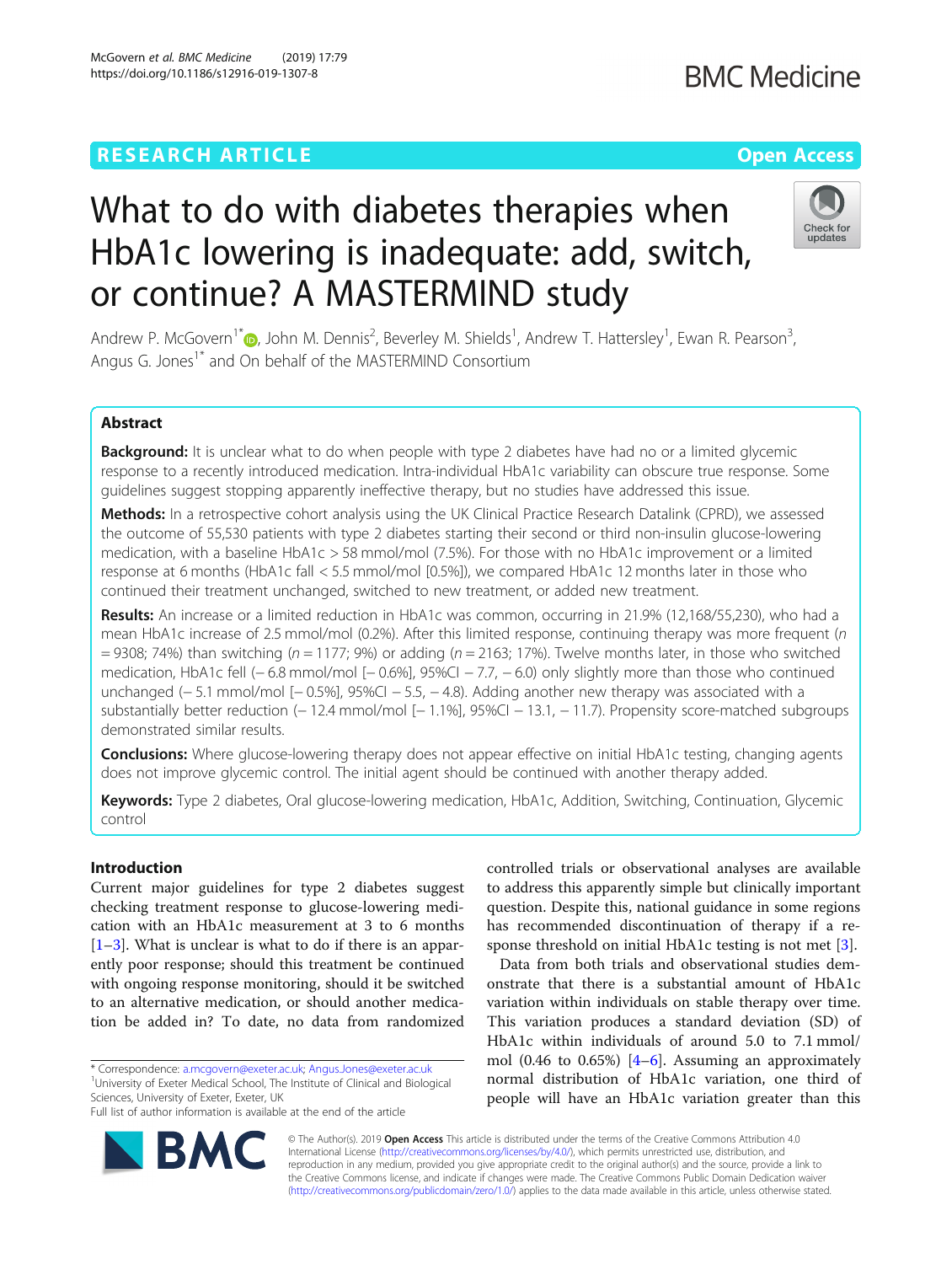SD. As most non-insulin glucose-lowering medications reduce HbA1c by around 11.0 mmol/mol (1.0%), with some variation by class of therapy [[7](#page-7-0)–[9\]](#page-7-0), there will be a substantial proportion of people in whom the treatment effect when starting a therapy is at least partially obscured by the biological noise in HbA1c. Given this noise, a reasonable approach to the patient who has apparently had a limited initial HbA1c treatment response might be to continue the therapy unchanged, anticipating that the true response will become apparent over subsequent HbA1c measurements. If this hypothesis is correct, we would expect people who switch to another medication will have similar HbA1c outcomes compared with those continuing the initial therapy unchanged. We would also anticipate people adding another new therapy will experience a greater HbA1c reduction than those who switch despite the apparent lack of effect of the first medication. If the lack of an initial glycemic response is a true reflection of non-response to the new medication, subsequent treatment switching should produce a similar response to adding another medication.

We aimed to establish whether continuing, switching, or adding medication to an apparently ineffective glucose-lowering therapy resulted in the greatest HbA1c improvement.

#### Research design and methods

We conducted a retrospective cohort analysis of 55,530 people with type 2 diabetes starting a second or third ever glucose-lowering medication between 2004 and 2017 inclusive. We analyzed those who had either a worsening or a limited improvement in HbA1c (HbA1c fall  $<$  5.5 mmol/mol [0.5%]) 6 months after this additional glucose-lowering therapy. We compared the subsequent glycemic outcomes in those who continued therapy unchanged, switched to an alternative therapy, or added an additional agent.

#### Setting and participants

We identified people with type 2 diabetes within the world's largest longitudinal database of anonymized primary care electronic health records (EHR): the UK Clinical Practice Research Datalink (CPRD) [\[10](#page-7-0)]. People with type 2 diabetes were identified as previously described [[11\]](#page-7-0). In brief, people with type 2 diabetes were identified from prescriptions of one or more glucose-lowering therapies in the EHR consistent with a diagnosis of diabetes, and an age of onset of diabetes (first prescription) over 35 years. People were considered not to have type 2 diabetes if they had any diagnosis codes suggesting gestational, genetic, or secondary forms of diabetes, polycystic ovarian syndrome, insulin as their first glucose-lowering medication, or insulin within 1 year of diagnosis. The date of diagnosis of diabetes was defined as the earlier date of the first glucose-lowering medication prescription, first HbA1c value ≥ 48 mmol/mol (6.5%), or first diagnosis code. Where any of these occurred within 3 months of registration with the patients' practice, the diagnosis date was assumed to predate registration and the person was excluded. We did not put any restrictions on the date of diagnosis. An overview of study design and participant selection is shown in Fig. [1](#page-2-0).

#### Identification of participants with limited initial HbA1c response to second- and third-line glucose-lowering therapy

We assessed initial HbA1c response in participants commencing second or third glucose-lowering medication (excluding insulin) between 2004 and 2017 (inclusive) meeting the following criteria: new therapy taken continually for at least 6 months (based on prescriptions issued), pretreatment HbA1c (baseline HbA1c) > 58 mmol/mol (7.5%), a measure of post treatment HbA1c after 6 months (initial treatment response HbA1c),  $\geq 80\%$  adherence to all prescribed glucose-lowering therapy, and no change in other concurrent glucose-lowering therapy. For the baseline HbA1c, we used the most recent value measured within the 6 months preceding the start of the new medication. We defined the initial treatment response HbA1c as the nearest HbA1c to 6 months  $(\pm 3$  months) after initiating the new therapy. Non-adherence was defined using medication possession ratio of less than 80%  $[12-14]$  $[12-14]$  $[12-14]$  $[12-14]$ .

We defined a limited initial response to glucose-lowering therapy as a worsening of HbA1c or an improvement of less than 5.5 mmol/mol (0.5%). We did not examine people with a limited response to a first ever glucose-lowering medication as this is most commonly metformin and the current UK guidelines advocate dose escalation rather than treatment modification where this has occurred [[3](#page-7-0)].

#### Participant baseline characteristics

We extracted baseline clinical characteristics at the time of medication start: age, gender, duration of diabetes, and body mass index (BMI), and estimated glomerular filtration rate (eGFR). BMI and eGFR were defined using the most recent record in the 6 months prior to the drug start date.

#### Treatment choices and outcomes

From the eligible cohort, three ongoing treatment choices were defined: continue, switch, or add. The continue group was defined as no changes to diabetes therapies for an additional 12 months after the initial treatment response HbA1c. The switch group was defined as people discontinuing their first new therapy and starting an alternative non-insulin glucose-lowering medication within the following 12 months. The add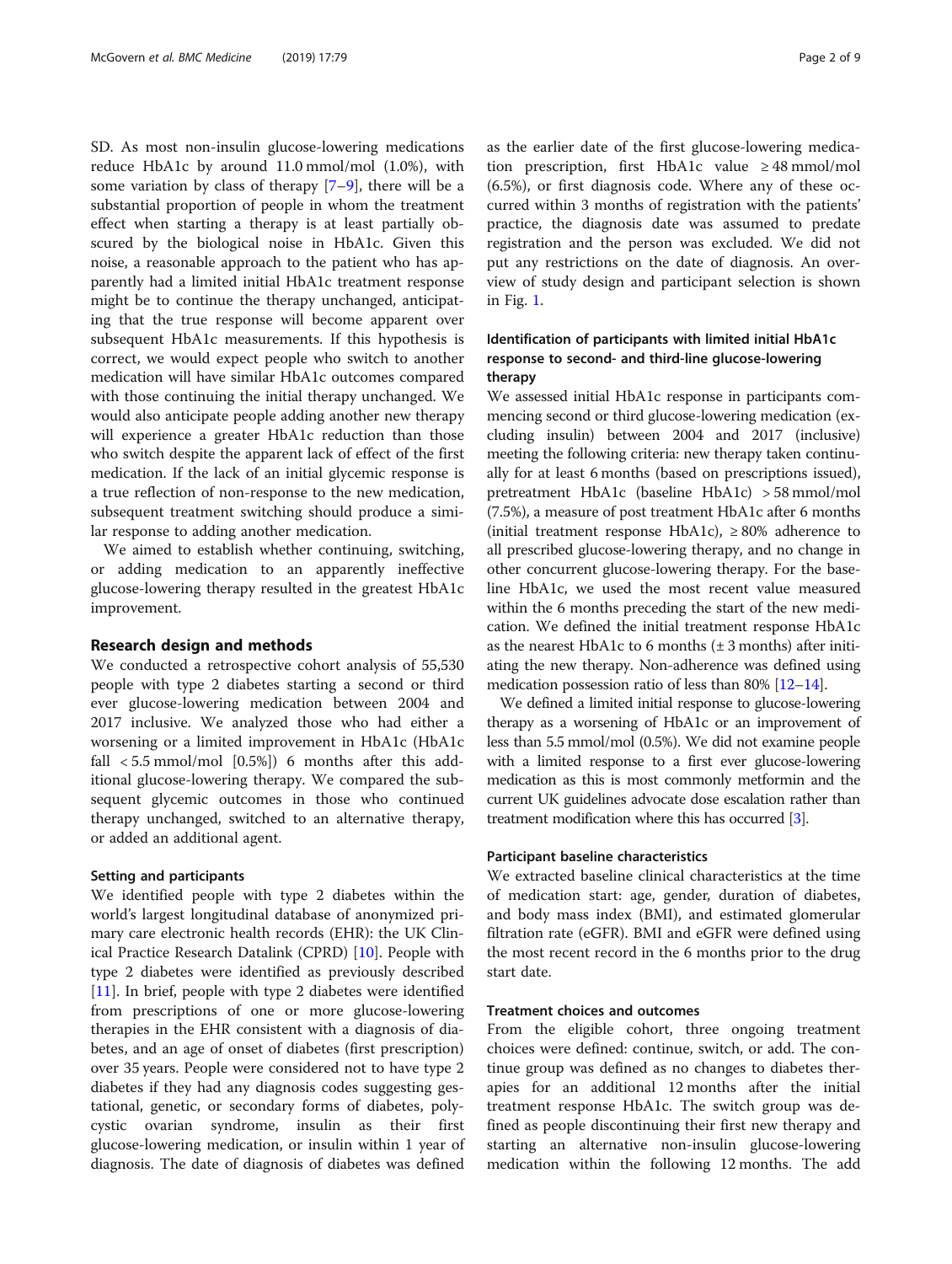<span id="page-2-0"></span>

group was defined as continuing their first new therapy and adding a second non-insulin glucose-lowering medication within the following 12 months. In the continue group, the outcome HbA1c was defined as the closest value to 12 months  $(\pm 3 \text{ months})$ . In the switch and add groups, the outcome HbA1c was defined as the closest

value to 6 months  $(\pm 3 \text{ months})$  after the medication modification. These time frames were selected to make the follow-up period comparable across the three groups. People without an outcome HbA1c were excluded. People with data fulfilling the inclusion criteria for both their second and third ever medication were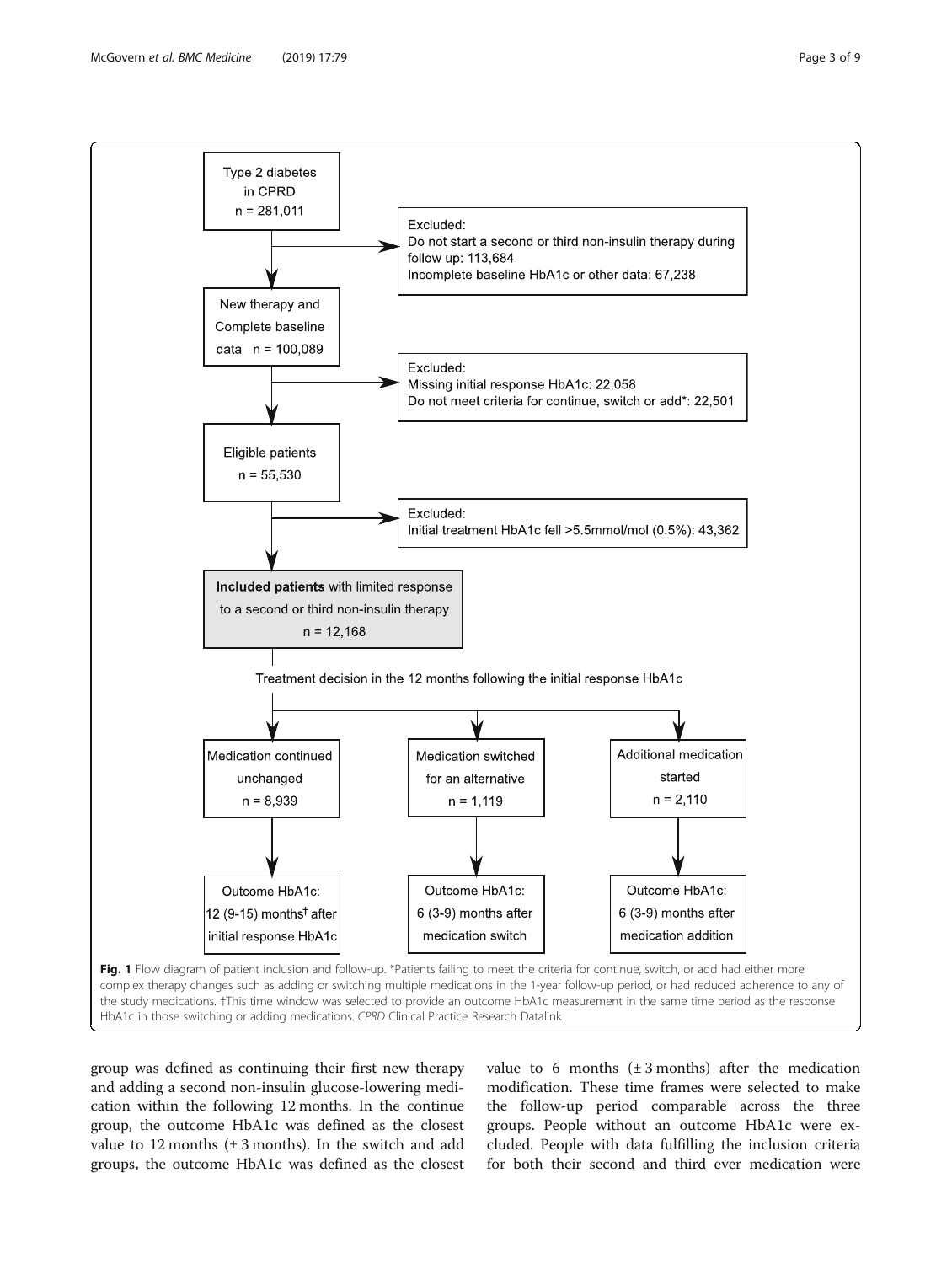only included once, using data for their second medication only.

#### Statistical methods

We evaluated differences in baseline characteristics between the continue, switch, and add groups using the  $\chi^2$ test for categorical variables and the unpaired t-test for continuous data. All reported  $p$  values are two-sided.

Our primary analysis comprised examination of the HbA1c response to continuing, switching, or adding, in the eligible cohort, with adjustment for baseline variables using linear regression. Linear regression models were adjusted for age, gender, duration of diabetes at the initiation of treatment, baseline HbA1c before the first medication, year of treatment, and line of therapy (second or third ever medication). The response to treatment choice (continue, switch, or add) is reported with 95% confidence intervals (CI) using least-square means. Complete regression model results are also reported. The treatment response was defined as the change in HbA1c between the response HbA1c to their first new therapy (measured at 6 months) and the continue, switch, or add outcome HbA1c (defined for each group as described above).

#### Subgroup and sensitivity analyses

We undertook the following subgroup analyses; separate analysis of second- and third-line therapies, a subgroup analysis of those with absolutely no reduction in initial treatment response HbA1c, and subgroups of treatment response to the most commonly modified medication classes. In the latter subgroup analyses, we analyzed the impact of continuing, switching, or adding after a limited response to sulfonylureas, thiazolidinediones (TZDs), and dipeptidyl peptidase-4 (DPP4) inhibitors.

Residual confounding by characteristics influencing treatment decision could influence the results of our primary analysis; this is particularly important for HbA1c, as those with high HbA1c may be more likely to add therapy. To explore this possibility, we performed a sensitivity analysis in propensity score-matched groups. Matching by treatment choice was performed to assess the two most clinically important comparisons: continue compared with switch and switch compared with add. Propensity score matching was performed using a 1:1 ratio and nearest neighbor algorithm. A caliper for matching was set at 0.25 standard deviations [[15](#page-8-0)]. Variables included in the propensity matching were age, gender, duration of diabetes at the initiation of treatment, baseline HbA1c, and HbA1c response to the first therapy (change from the baseline HbA1c to the initial treatment response HbA1c).

A second sensitivity analysis was performed, to explore the possibility of confounding by medication class or line of therapy, using the same group comparisons and

matching variables as described above but with the addition of exact matching for first medication and second medication (for comparison of switch and add), and for line of therapy (i.e., if the first medication assessed was the patients' second ever glucose-lowering medication or their third). An initial caliper for matching of 0.25 standard deviations was not sufficient to remove bias in the propensity score-matched variables following the addition of the exact matching criteria. Therefore, the matching caliper was progressively decreased until there was no significant difference between the matched groups ( $p > 0.05$ ) for baseline HbA1c and HbA1c response to the first therapy. This approach is in accordance with previously published recommendations for caliper selection in 1:1 nearest neighbor propensity score matching where there is a relatively small reservoir of potential matches, whereby the aim is to maximize the group size but minimize the risk of bias  $[16]$  $[16]$  $[16]$ .

To explore the generalizability of our results, we compared the baseline characteristics of patients who were eligible for inclusion (i.e., those with complete outcome data and where the treatment decision met our definition for continue, switch, or add) with those starting a new second or third medication but excluded (i.e., those with missing outcome data for HbA1c or where the treatment decision was more complex than a simple continuation, switch, or add).

#### **Results**

#### A fifth of people starting a second or third therapy had a limited initial HbA1c response

Within CPRD, 55,530 people with type 2 diabetes started a new second or third glucose-lowering medication and had complete baseline and outcome data (Fig. [1](#page-2-0)). Of these, 21.9% (12,168) had a limited HbA1c response to this new medication in their first 6 months with a mean increase of 2.5 mmol/mol (0.2%). In people with limited response, 8939 (73.5%) continued without changes to medication, 1119 (9.2%) switched medication, and 2110 (17.3%) added a new medication within the first year after the response HbA1c. Those continuing therapy unchanged had older age, longer diabetes duration, lower baseline HbA1c, and a smaller increase in HbA1c at 6 months (Table [1\)](#page-4-0). When medication changes (switch or add) were made, it tended to be early in the 1-year follow-up window. The mean time to outcome HbA1c was therefore slightly longer in the continue (12.2 months; SD 2.1) compared to the switch (10.2 months; SD 4.5;  $p < 0.001$ ) and add groups  $(10.0 \text{ months}; SD 4.5; p < 0.001).$ 

#### Adding therapy led to the greatest improvement in HbA1c

After adjustment for baseline characteristics, the mean HbA1c response to switching was slightly greater than the response to continuing the same therapy: − 6.8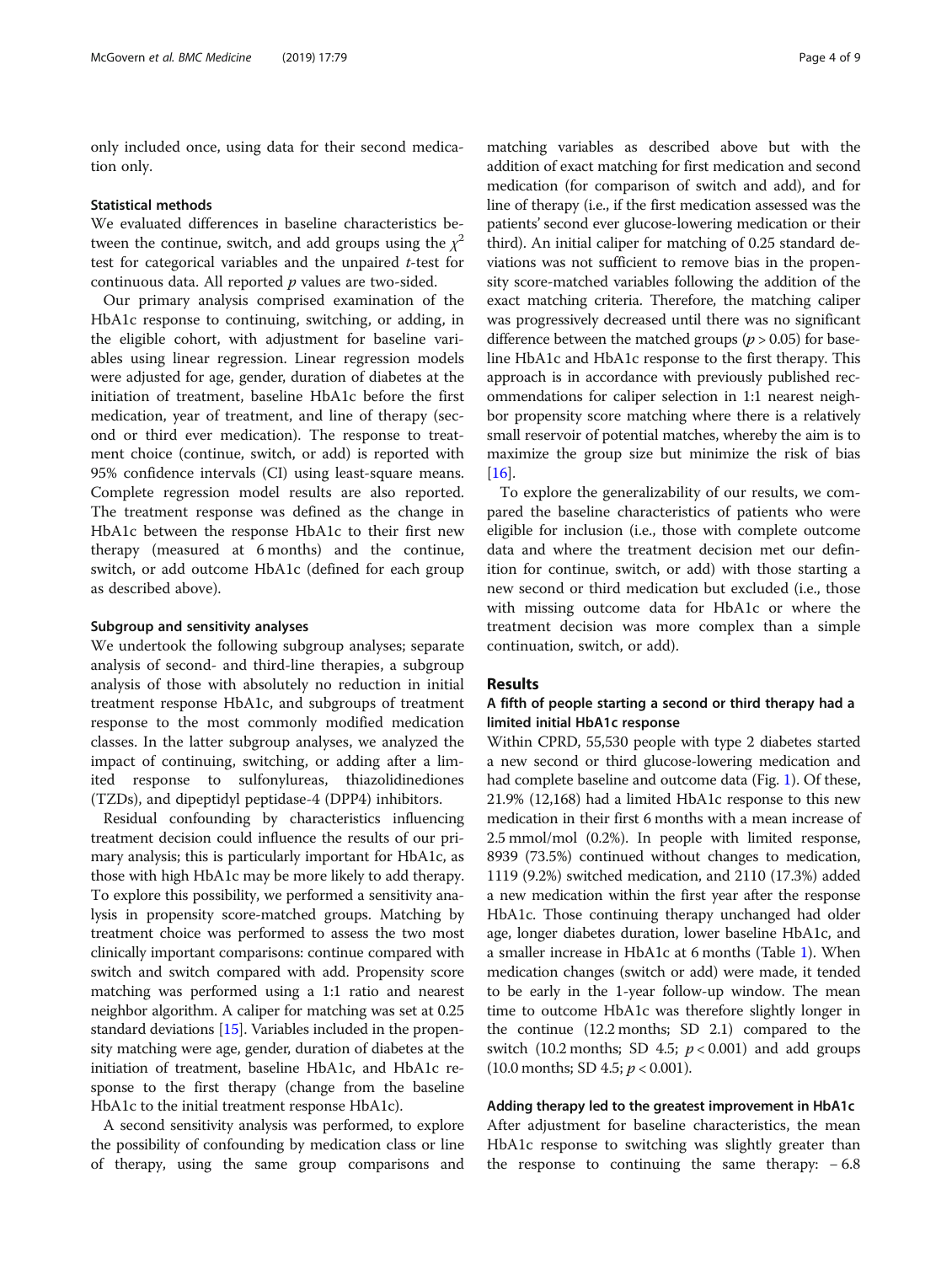<span id="page-4-0"></span>Table 1 The characteristics of people eligible for analysis by treatment choice in the follow-up year

|                                                      | Continue ( $n = 8939$ ) | Switch $(n = 1119)$ | Add $(n = 2110)$ | р       |
|------------------------------------------------------|-------------------------|---------------------|------------------|---------|
| Age at diagnosis (years)                             | 57.4 (10.5)             | 54.8 (10.2)         | 55.3 (10.3)      | < 0.001 |
| Female $[n (%)]$                                     | 3544 (39.6)             | 472 (42.2)          | 865 (41.0)       | 0.175   |
| BMI ( $kg/m2$ )                                      | 31.5(6.03)              | 33.9(6.6)           | 33.5 (6.5)       | < 0.001 |
| eGFR (ml/min)                                        | 77.0 (19.1)             | 83.4 (17.6)         | 82.81 (18.3)     | < 0.001 |
| Diabetes duration (years)                            | 6.2(4.7)                | 5.5(4.3)            | 4.9(4.1)         | < 0.001 |
| HbA1c (mmol/mol) before first new medication         | 69.4 (10.6)             | 71.9(11.1)          | 72.6 (11.8)      | < 0.001 |
| First new medication class $[n (%)]$                 |                         |                     |                  | < 0.001 |
| Metformin                                            | 1951 (21.8)             | 109 (9.7)           | 302 (14.3)       |         |
| Sulfonylureas                                        | 2594 (29.0)             | 203 (18.1)          | 772 (36.6)       |         |
| TZDs                                                 | 2485 (27.8)             | 227 (20.3)          | 335 (15.9)       |         |
| Acarbose                                             | 127(1.4)                | 24(2.1)             | 18(0.9)          |         |
| Glinides                                             | 101(1.1)                | 51 $(4.6)$          | 22(1.0)          |         |
| DPP4 inhibitors                                      | 1514 (16.9)             | 447 (39.9)          | 597 (28.3)       |         |
| SGLT2 inhibitors                                     | 101(1.1)                | 42 (3.8)            | 40(1.9)          |         |
| GLP1 analogues                                       | 66 (0.7)                | 16(1.4)             | 24(1.1)          |         |
| HbA1c (mmol/mol) 6 months after first new medication | 71.5(14.4)              | 76.2 (15.4)         | 77.8 (15.4)      | < 0.001 |
| Change in HbA1c at 6 months (mmol/mol)*              | 2.1(8.3)                | 4.3(9.8)            | 5.2(10.0)        | < 0.001 |
| Second new medication class [n (%)]                  |                         |                     |                  | < 0.001 |
| Metformin                                            | N/A                     | 25(2.2)             | 62(2.9)          |         |
| Sulfonylureas                                        | N/A                     | 243 (21.7)          | 627 (29.7)       |         |
| TZDs                                                 | N/A                     | 248 (22.2)          | 621 (29.4)       |         |
| Acarbose                                             | N/A                     | 13(1.2)             | 57(2.7)          |         |
| Glinides                                             | N/A                     | 34(3.0)             | 19(0.9)          |         |
| DPP4 inhibitors                                      | N/A                     | 199 (17.8)          | 455 (21.6)       |         |
| SGLT2 inhibitors                                     | N/A                     | 131 (11.7)          | 143(6.8)         |         |
| GLP1 analogues                                       | N/A                     | 226 (20.2)          | 126 (6.0)        |         |

All values are expressed as mean (SD) unless otherwise stated. \*A positive change in HbA1c equates to a deterioration. BMI body mass index, eGFR estimated glomerular filtration rate, TZD thiazolidinedione, DPP4 dipeptidyl peptidase-4, SGLT2 sodium-glucose co-transporter-2, GLP1 glucagon-like peptide-1

(95%CI − 7.7, − 6.0) mmol/mol (− 0.6%) and − 5.1  $(95\%CI - 5.5, -4.8)$  mmol/mol  $(-0.5\%)$  respectively (Fig. [2a](#page-5-0)); ( $p < 0.001$ ). Those adding additional therapy to an apparently ineffective therapy had the greatest HbA1c reduction: − 12.4 (95%CI − 13.1, − 11.7) mmol/mol (− 1.1%).

#### Subgroup and sensitivity analyses

Similar trends were also seen in the subgroups. When analyzed by line of therapy (Additional file [1:](#page-6-0) Appendix 1) in those who had had a limited response to their second ever glucose-lowering medication, adding was substantially better than continuing (difference − 7.2 mmol/ mol  $[-0.7\%]$ ; 95%CI − 8.0, − 6.3;  $p < 0.001$ ) whereas switching was no better (difference − 0.9 mmol/mol [− 0.1%]; 95%CI – 2.1, 0.3;  $p = 0.127$ ). In those with a limited response to their third ever glucose-lowering medication, adding was also substantially better than continuing (difference − 7.5 mmol/mol [− 0.7%]; 95%CI  $-8.8$ ,  $-6.1$ ;  $p < 0.001$ ) whereas switching was slightly

better (difference − 3.0 mmol/mol [− 0.3%]; 95%CI − 4.4,  $-1.6$ ;  $p < 0.001$ ). Restricting the analysis to only those who had an initial worsening of their HbA1c on their new therapy again demonstrated the same trends although the improvement from the 6-month response HbA1c was slightly greater in all groups (Additional file [1](#page-6-0): Appendix 2).

Propensity score-matched subgroups demonstrated a similar HbA1c response pattern to the complete cohort analysis (Fig. [2](#page-5-0)b and Additional file [1:](#page-6-0) Appendix 3). Baseline characteristics of the comparison groups were well balanced although there were some baseline differences in the medication classes used (Additional file [1](#page-6-0): Appendix 3). The result was unchanged when exact matching for line of therapy and medication class was performed (Additional file [1:](#page-6-0) Appendix 4).

We found some differences between medication classes (Fig. [3](#page-5-0) and Additional file [1:](#page-6-0) Supplementary Appendix 5): Adding therapy was better than switching or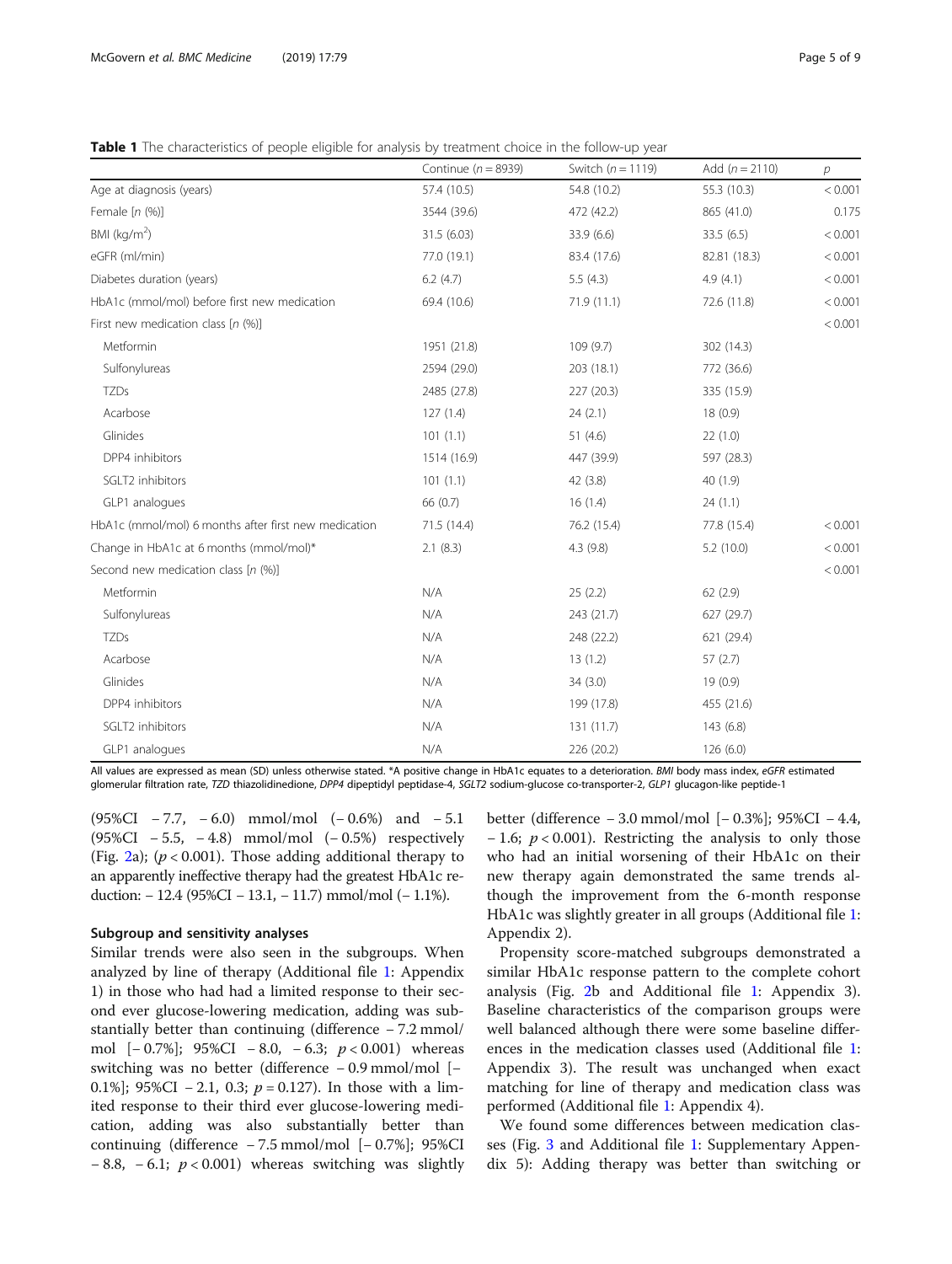<span id="page-5-0"></span>

continuing regardless of the original therapy showing the limited response, but the greatest improvements in response were seen when another therapy was added to a TZD. Switching from an SU or TZD did not result in improvements in response compared with continuing the original therapy, but switching from a DPP4 did result in a significant improvement.

Participants eligible for inclusion in the study had similar characteristics to those excluded, with statistically significant but not clinically relevant differences in sex (40.4 vs 42.6% female in eligible vs non eligible;  $p <$ 0.001), diabetes duration (5.3 vs 5.5 years;  $p < 0.001$ ), and baseline HbA1c (73.4 vs 75.7 mmol/mol;  $p < 0.001$ ) (Additional file [1](#page-6-0): Appendix 6).

#### Discussion

In our UK-representative cohort, more than a fifth of people with complete data met our criteria for a limited 6-month response to a new therapy, demonstrating that this is common clinical scenario. Of these, the most common practice was to continue the same medication over the following year (73.5%). People continuing and switching did demonstrate a modest improvement in HbA1c over the following year but neither approach improved HbA1c much beyond the baseline HbA1c prior to the first new therapy. Adding another new therapy to the apparently ineffective new therapy was the only approach which led to a clinically significant improvement in HbA1c. These findings were robust across different approaches to analysis. For TZDs, switching was slightly inferior to continuing therapy unchanged, and for DPP4 inhibitors, switching was substantially better than continuing. However, for each of the three classes (sulfonylureas, TZDs, and DPP4 inhibitors), adding another medication lead to the greatest HbA1c reduction, as found with the complete cohort. Our results therefore demonstrate that a single HbA1c measurement cannot be used to identify patients who have limited response to a glucose-lowering therapy. Where a glucose-lowering therapy does not appear to be effective, changing agents

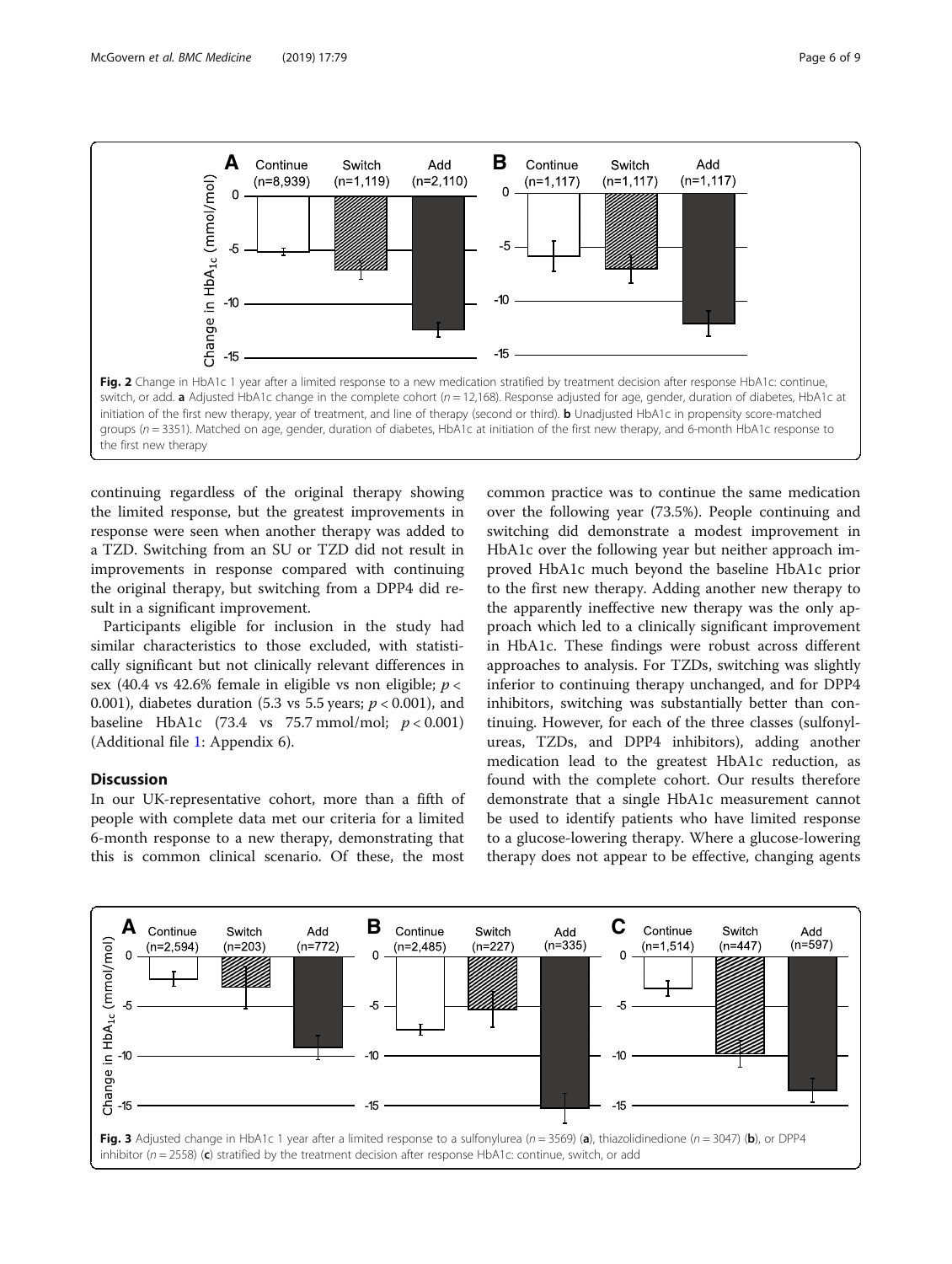<span id="page-6-0"></span>does not substantially improve glycemic control. The initial agent should therefore be continued (where that agent is tolerated) and additional therapy added.

The strengths of this study include our use of multiple approaches for exploring the relationship between continuing, switching, and adding therapies, and HbA1c outcomes in a large real-world cohort. We have found the same trends when examined using a complete cohort with results adjusted for baseline characteristics and propensity score-matched groups and in important subgroups.

Limitations of the study include the exclusion of people with incomplete follow-up data; while we cannot assume generalizability to this population, their similar baseline characteristics to those with complete follow-up data is reassuring. We had also insufficient numbers of people treated with some important classes of medication to examine the impact of continuing, switching, or adding at a class level, e.g., sodium glucose co-transporter-2 (SGLT2) inhibitors and glucagon-like peptide-1 (GLP1) analogues. This was predominately because they are newer medication classes and therefore less longitudinal data is currently available. As with all observational studies, we cannot exclude residual confounding; however, we have used multiple methods to attempt to triangulate the impact of treatment choices to reduce this possibility. While we have only included participants who are adherent by medication position ratio in our analysis, this does not fully exclude differences in adherence between treatment groups, as a medicine may be collected and not actually taken. A patient with side effects may be more likely to be non-adherent and subsequently more likely to switch therapy. However, this possibility would not explain the glycemic benefit of adding compared with switching that we identify, or lack of clear benefit from switching in comparison to continuing an "ineffective" therapy. Another limitation of our study was that information on the rationale for treatment decision (continue, switch, or add) was not available from the dataset.

A tendency to continue treatment unchanged in people who have not reached HbA1c targets (termed clinical or treatment inertia) has been reported previously [[17](#page-8-0)–[19\]](#page-8-0). These data are consistent with our finding that continuing a treatment in those with a measured limited HbA1c response was the most common clinical practice. Our results suggest that a large proportion of response variation is due to "noise"— HbA1c variation related to diet or lifestyle change and/ or measurement error, rather than innate variation in true "biological" response between individuals. If patients with initial worsening of HbA1c were true "non- responders" to therapy, then switching to a different therapy would be a much more effective strategy than continuing the same ineffective medication. In contrast,

our results show little difference between switching therapy and continuing the same medication unchanged—in other words, these patients are obtaining underlying glucose-lowering benefit from the medication, and the initial lack of HbA1c improvement is substantially due to chance variation in HbA1c caused by other, non-treatment-related, factors. If HbA1c is repeated without changing therapy, it will therefore improve due to the effects of regression to the mean [\[20](#page-8-0)]. This is entirely consistent with previous studies that show very high variation of HbA1c on stable glucose-lowering therapy [[7](#page-7-0)–[9\]](#page-7-0). This has implications for the study and implementation of stratified or precision approaches to glucose-lowering therapy; while recent studies show it is possible to predict differences in mean glucose-lowering response by patient characteristic or biomarker status [[21](#page-8-0)–[24](#page-8-0)], it may not be possible to predict a person's response to therapy at an individual level.

Our study is the first to examine the impact of subsequent treatment changes in people with an initially limited treatment response to a new glucose-lowering therapy. A high-quality randomized trial would provide valuable additional data to guide clinic practice in this common scenario and may also allow assessment of whether using multiple HbA1c measures may allow more robust identification of poor responders to a glucose-lowering therapy, something that is not feasible to robustly address in this dataset due to the low frequency of repeat HbA1c measurements in clinical care.

#### Conclusion

It is common to have a limited HbA1c response 6 months after starting a new glucose-lowering medication, but this is likely to represent non-treatment-related HbA1c variation, rather than lack of biological response to a therapy. Where a glucose-lowering therapy does not appear to be effective on initial HbA1c testing, changing agents does not improve glycemic control. The initial agent should therefore be continued (where that agent is tolerated) and additional therapy added.

#### Additional file

[Additional file 1:](https://doi.org/10.1186/s12916-019-1307-8) Supplementary appendices including subgroup analyses, propensity score-matched sensitivity analyses, and a comparison of the characteristics of included and excluded patients. (PDF 156 kb)

#### Abbreviations

BMI: Body mass index; CI: Confidence interval; CPRD: Clinical Practice Research Datalink; DPP4: Dipeptidyl peptidase-4; eGFR: Estimated glomerular filtration rate; EHR: Electronic health records; GLP1: Glucagon-like peptide-1; SD: Standard deviation; SGLT2: Sodium glucose co-transporter-2; TZD: Thiazolidinedione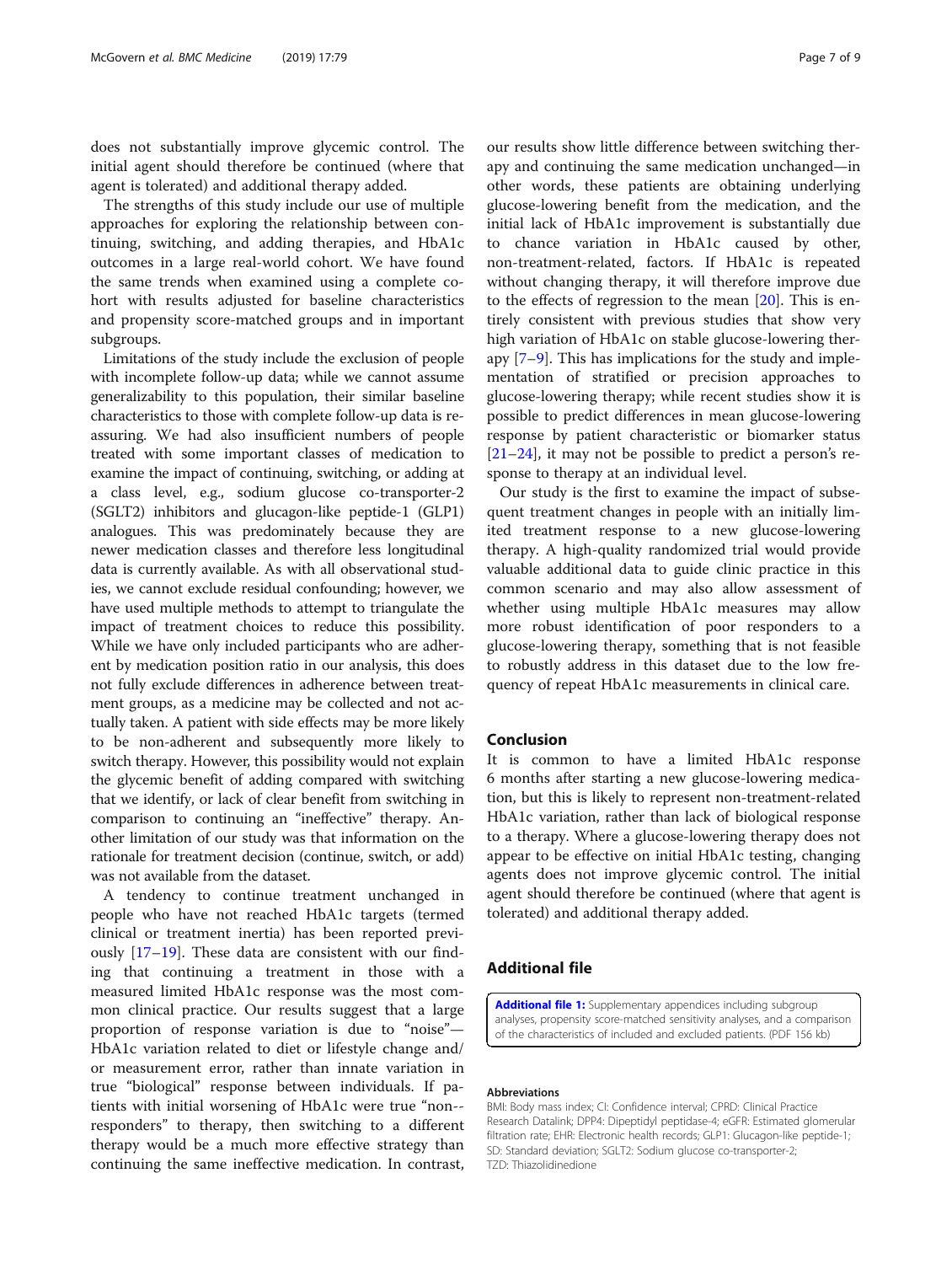#### <span id="page-7-0"></span>Acknowledgements

The authors thank the staff of the NIHR Exeter Clinical Research Facility and NIHR Diabetes Research Network for assistance with conducting the study. B.M.S., and A.T.H. are supported by the NIHR Exeter Clinical Research Facility. A.T.H. is an NIHR Senior Investigator. E.R.P. is a Wellcome Trust New Investigator (102820/Z/13/Z). A.T.H. is a Wellcome Trust Senior Investigator. A.G.J. is supported by an NIHR Clinician Scientist award (17/0005624). A.P.M. is an NIHR academic clinical fellow. The views expressed are those of the authors and not necessarily those of the National Health Service, NIHR, or Department of Health. The funders had no role in any part of the study or in any decision about publication. Collaborators in the MASTERMIND consortium William E Henley (PhD) – University of Exeter, UK Mike Lonergan (PhD) – University of Dundee, UK Lauren R Rodgers (PhD) – University of Exeter, UK Willie T Hamilton (PhD) – University of Exeter, UK Naveed A Sattar (PhD) – University of Glasgow, UK Rury R Holman (MD) – University of Oxford, UK Catherine Angwin (MSc) – University of Exeter, UK Kennedy J Cruickshank (MD) – Kings College, London, UK Andrew J Farmer (DM) – University of Oxford, UK Stephen CL Gough (MD) – University of Oxford, UK Alastair M Gray (PhD) – University of Oxford, UK Christopher Hyde (MD) – University of Exeter, UK Christopher Jennison (PhD) – University of Bath, UK

Funding

The MASTERMIND (MRC APBI Stratification and Extreme Response Mechanism IN Diabetes) consortium is funded by the UK Medical Research Council study grant number MR/N00633X/1. The funder had no role in study design, data collection, data analysis, data interpretation or writing of the report.

#### Availability of data and materials

Mark Walker (MD) – University of Newcastle, UK

The data that support the findings of this study are available from the Clinical Practice Research Datalink (CPRD) but restrictions apply to the availability of these data, which were used under licence for the current study, and so are not publicly available. The Clinical Practice Research Datalink (CPRD) is a electronic healthcare record database open to all researchers. Researchers can apply to access CPRD data, and, if successful, can access the data of their choosing. The CPRD charges researchers and other organisations to access this data.

#### Authors' contributions

APM, JMD, and AGJ designed the study and drafted the article. BMS extracted and processed the data. APM analyzed the data. BMS, ERP, and ATH discussed and contributed to the study design and provided support for the analysis and interpretation of the results. All authors critically revised the article and approved the final version. AGJ is the guarantor of this work and, as such, had full access to all the data in the study and takes responsibility for the integrity of the data and the accuracy of the data analysis.

#### Ethics approval and consent to participate

Scientific approval was granted by the CPRD Independent Scientific Advisory Committee (ISAC 13\_177R). No patient identifiable information was available to researchers. No specific ethical review was required from this study. All patients contributing data to the CPRD have the option to opt out of data sharing.

#### Consent for publication

Not applicable.

#### Competing interests

E.R.P. declares personal fees from Eli Lilly and Company, Novo Nordisk, and AstraZeneca. A.P.M. declares previous research funding from Eli Lilly and Company, Pfizer, and AstraZeneca. The other authors declare that they have no competing interests.

Springer Nature remains neutral with regard to jurisdictional claims in published maps and institutional affiliations.

#### Author details

<sup>1</sup>University of Exeter Medical School, The Institute of Clinical and Biological Sciences, University of Exeter, Exeter, UK. <sup>2</sup> Health Statistics Group, Institute of Health Research, University of Exeter, Exeter, UK. <sup>3</sup> Division of Molecular and Clinical Medicine, Ninewells Hospital and Medical School, University of Dundee, Dundee, UK.

# Received: 5 December 2018 Accepted: 13 March 2019

#### References

- 1. American Diabetes Association. 8. Pharmacologic approaches to glycemic treatment. Standards of Medical Care in Diabetes—2018 Diabetes Care. 2018;41(Supplement 1):S73.
- 2. Inzucchi SE, Bergenstal RM, Buse JB, Diamant M, Ferrannini E, Nauck M, et al. Management of hyperglycaemia in type 2 diabetes, 2015: a patient-centred approach. Update to a position statement of the American Diabetes Association and the European Association for the Study of diabetes. Diabetologia. 2015;58(3):429–42.
- 3. National Institute for Health and Care Excellence. Type 2 diabetes in adults: management. NICE guideline [NG28]2017. Available from: [www.nice.org.uk/](http://www.nice.org.uk/guidance/ng28/) [guidance/ng28/](http://www.nice.org.uk/guidance/ng28/). Accessed 26 Mar 2019.
- 4. Ryotaro B, Tetsuya B, Michino M, Naoshi Y, Izumi N, Kiwako T, et al. Fluctuations in HbA1c are associated with a higher incidence of cardiovascular disease in Japanese patients with type 2 diabetes. J Diab Invest. 2012;3(2):148–55.
- 5. Penno G, Solini A, Zoppini G, Orsi E, Fondelli C, Zerbini G, et al. Hemoglobin A1c variability as an independent correlate of cardiovascular disease in patients with type 2 diabetes: a cross-sectional analysis of the Renal Insufficiency and Cardiovascular Events (RIACE) Italian Multicenter Study. Cardiovasc Diabetol. 2013;12(1):98.
- 6. Wan EYF, Fung CSC, Fong DYT, Lam CLK. Association of variability in hemoglobin A1c with cardiovascular diseases and mortality in Chinese patients with type 2 diabetes mellitus — a retrospective population-based cohort study. J Diabetes Complicat. 2016;30(7):1240–7.
- 7. Kamlesh K, GT R, Jesús M, Laura G-A, Josh H, GM B, et al. Patterns of glycaemic control in patients with type 2 diabetes mellitus initiating second-line therapy after metformin monotherapy: retrospective data for 10 256 individuals from the United Kingdom and Germany. Diabetes Obes Metab. 2018;20(2):389–99.
- 8. Sherifali D, Nerenberg K, Pullenayegum E, Cheng JE, Gerstein HC. The effect of oral antidiabetic agents on A1C levels: a systematic review and metaanalysis. Diabetes Care. 2010;33(8):1859–64.
- 9. Bennett WL, Maruthur NM, Singh S, Segal JB, Wilson LM, Chatterjee R, et al. Comparative effectiveness and safety of medications for type 2 diabetes: an update including new drugs and 2-drug combinations. Ann Intern Med. 2011;154(9):602–13.
- 10. Herrett E, Gallagher AM, Bhaskaran K, Forbes H, Mathur R, van Staa T, et al. Data resource profile: clinical practice research datalink (CPRD). Int J Epidemiol. 2015;44(3):827–36.
- 11. Rodgers LR, Weedon MN, Henley WE, Hattersley AT, Shields BM. Cohort profile for the MASTERMIND study: using the clinical practice research datalink (CPRD) to investigate stratification of response to treatment in patients with type 2 diabetes. BMJ Open. 2017;7(10):e017989.
- 12. Farmer AJ, Rodgers LR, Lonergan M, Shields B, Weedon MN, Donnelly L, et al. Adherence to oral glucose-lowering therapies and associations with 1 year HbA1c: a retrospective cohort analysis in a large primary care database. Diabetes Care. 2016;39(2):258.
- 13. Raebel MA, Schmittdiel J, Karter AJ, Konieczny JL, Steiner JF. Standardizing terminology and definitions of medication adherence and persistence in research employing electronic databases. Med Care. 2013;51(8 Suppl 3): S11–21.
- 14. McGovern A, Tippu Z, Hinton W, Munro N, Whyte M, de Lusignan S. Comparison of medication adherence and persistence in type 2 diabetes: a systematic review and meta-analysis. Diabetes Obes Metab. 2018;20(4): 1040–3.